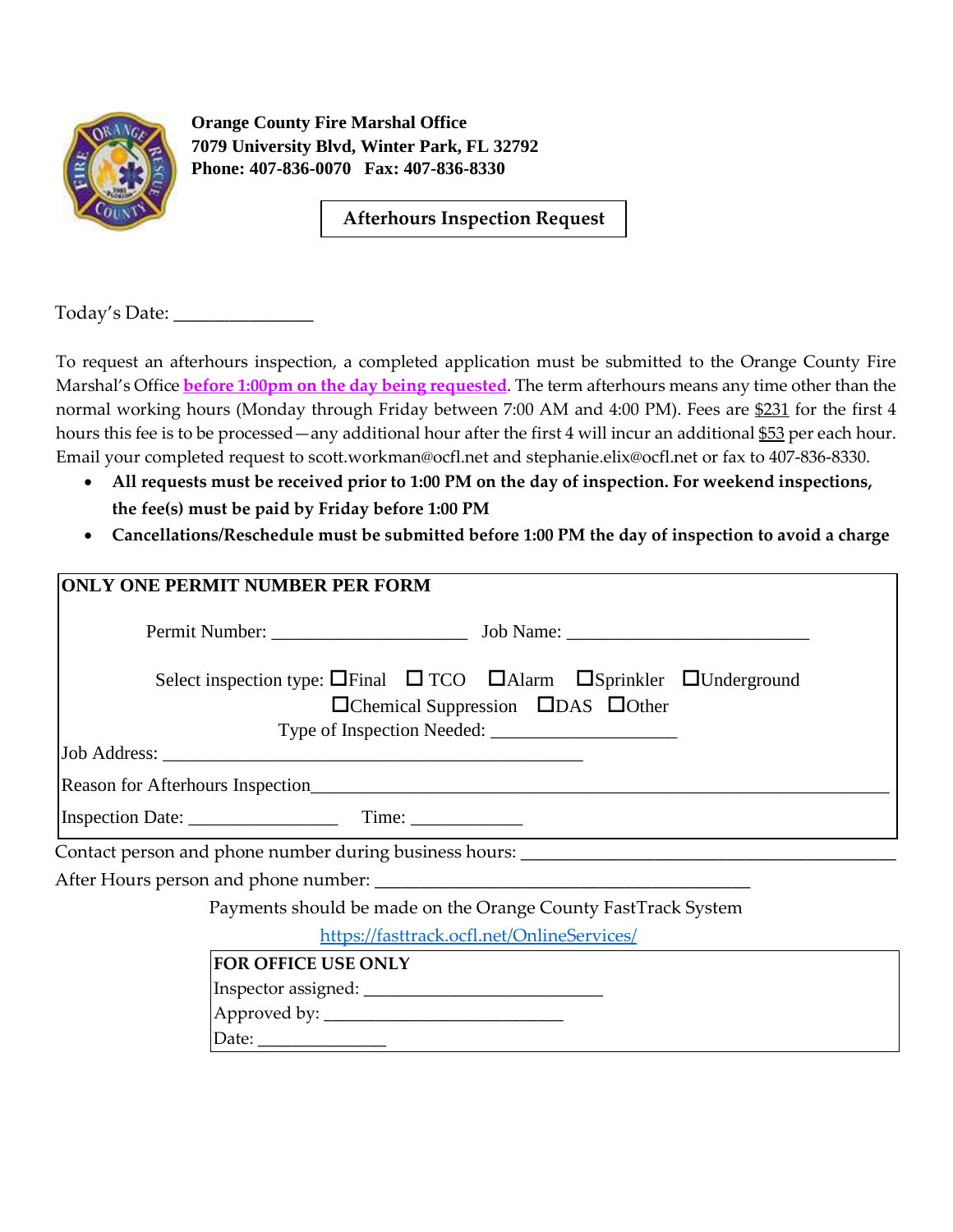## Inspection Documentation

| Inspection Type                   | <b>Report Needed</b>                                          | Document Description                             |
|-----------------------------------|---------------------------------------------------------------|--------------------------------------------------|
| <b>Underground Final</b>          | Contractors Material and Test Certificate for UG              | <b>Testing Certficate</b>                        |
| Sprinkler Overhead Final          | Contractors Material and Test Certificate for Overhead        | <b>Testing Certficate</b>                        |
| Fire Alarm Initial                | <b>Test Letter</b>                                            | Testing Result/Report/Letter                     |
| <b>Fire Alarm Final</b>           | Completion Report                                             | Completion Report                                |
| <b>Chemical Suppression Final</b> | Wet Chemical System Acceptance Test Report                    | Testing Result/Report/Letter                     |
| <b>Hydrant Final</b>              | <b>Hydrant Flow Report</b>                                    | Testing Result/Report/Letter                     |
| <b>Clean Agent Final</b>          | <b>Acceptance Test Report</b>                                 | Testing Result/Report/Letter                     |
| <b>DAS Final</b>                  | Communication System Record of Completion and Testing Results | Completion Report & Testing Result/Report/Letter |

## **In FAST TRACK**

Document Type will always be Project Documentation

Document Description is EXTREMLY important as this information is what the system is searching for.

| Document Type:                                                              | <b>Project Documentation</b>        |                     |
|-----------------------------------------------------------------------------|-------------------------------------|---------------------|
| <b>Document Description:</b>                                                | [Select a Document Description]     | v                   |
|                                                                             | [Select a Document Description]     |                     |
| File To Upload:                                                             | <b>Cancellation Letter</b>          |                     |
|                                                                             | <b>Change Letter</b>                |                     |
|                                                                             | <b>Completion Report</b>            |                     |
|                                                                             | <b>Disconnect Forms</b>             |                     |
|                                                                             | Dry-In Affidavit                    |                     |
|                                                                             | <b>Extension Letter</b>             |                     |
|                                                                             | Notice of Commencement              |                     |
| Note: This site allows direct upload                                        | Owner builder disclosure form       | $\epsilon$<br>iille |
| reasonable precautions to review do<br>discarded. Misuse of this upload too | Page 2 Application                  | BCC                 |
|                                                                             | <b>Testing Certificate</b>          |                     |
| • View Permit De                                                            | <b>Testing Result/Report/Letter</b> |                     |

## **File Name Examples:**

*PD005‐CompletionReport‐JobName PD006‐TestCertificate‐JobName PD007‐TestLetter‐JobName*

*The prefix (PD) should be followed by a three‐digit sequential number identifying the order of the files starting with 001, then 002, and so on for each file. You must label every file that you upload in sequential order and not skip or DUPLICATE any numbers.*